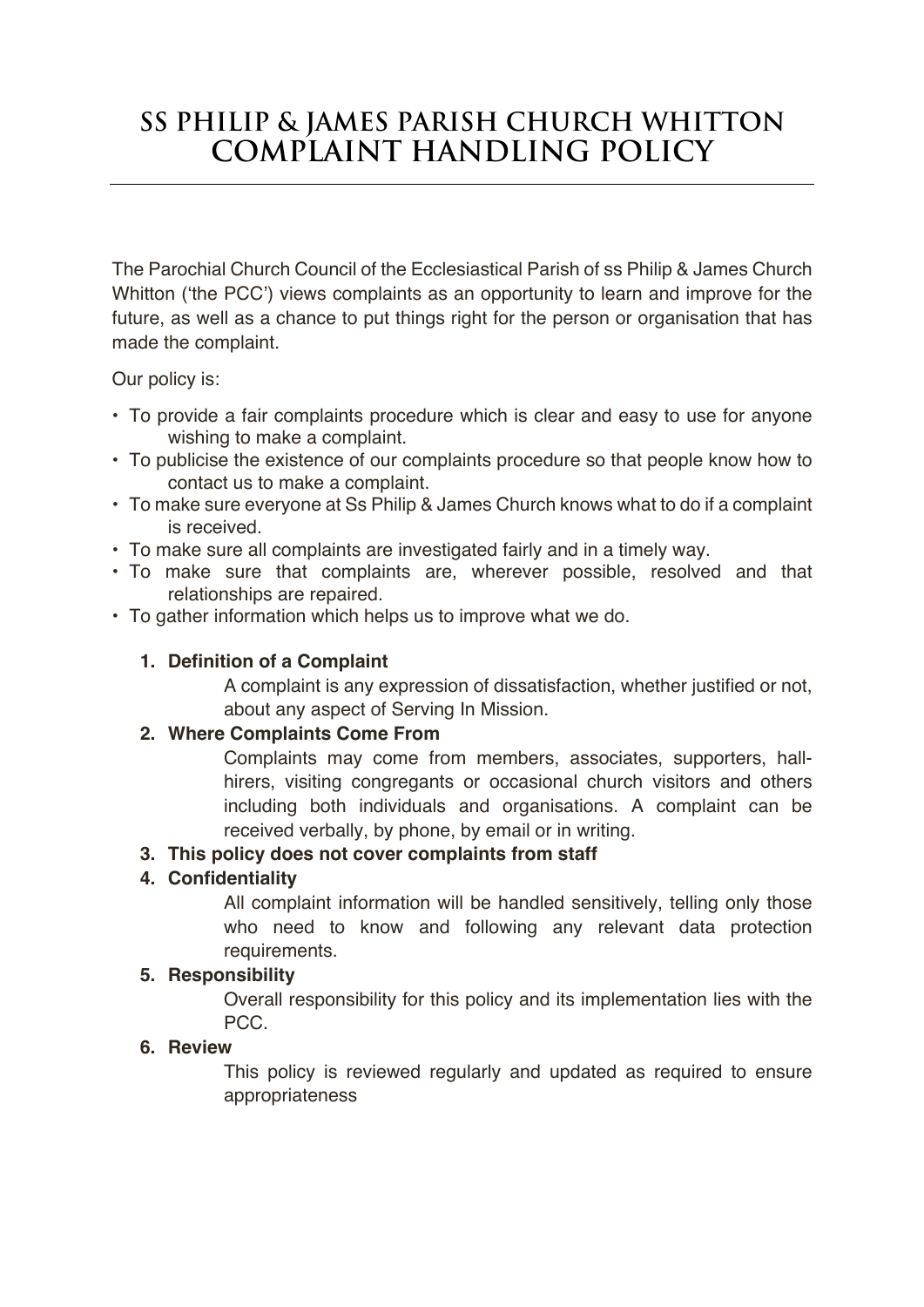Written complaints may be sent to **Ss Philip & James PCC, c/o The Vicarage, 205 Kneller Road, Twickenham, TW2 7DY** or by email office@whittonchurch.com

Verbal complaints may be made by phone to the Parish Administrator who can be contacted on 020 8898 2694 or in person to any of the Clergy, Officers of Ss Philip & James Church, PCC Members or volunteers at **Ss Philip & James Church, Hounslow Road, Whitton, TW2 7BY** or at any event or service we attend.

### **1. Receiving Complaints**

- a. Complaints may arrive through channels publicised for that purpose or through any other contact details or opportunities the complainant may have. Complaints received by telephone or in person need to be recorded.
- b. The person who receives a phone call or in person complaint should:
	- i. Write down the facts of the complaint.
	- ii. Take the complainant's name, address and telephone number.
	- iii. Note down the relationship of the complainant to Ss Philip & James Church (for example: member, visitor or hirer).
	- iv. Tell the complainant that we have a complaints procedure.
	- v. Tell the complainant what will happen next and how long it will take.
	- vi. Where appropriate, ask the complainant to send a written account by post or by email so that the complaint is recorded in the complainant's own words.

### **2. Resolving Complaints**

a. Stage One

In many cases, a complaint is best resolved by the person responsible for the issue being complained about. If the complaint has been received by that person, they may be able to resolve it swiftly and should do so if possible and appropriate.

Whether or not the complaint has been resolved, the complaint information should be passed to The Parish Administrator within one week.

On receiving the complaint, the Senior Administrator records it in the complaints log. If it has not already been resolved, they will liaise with the Incumbent or Warden in order delegate to an appropriate person to investigate it and take appropriate action.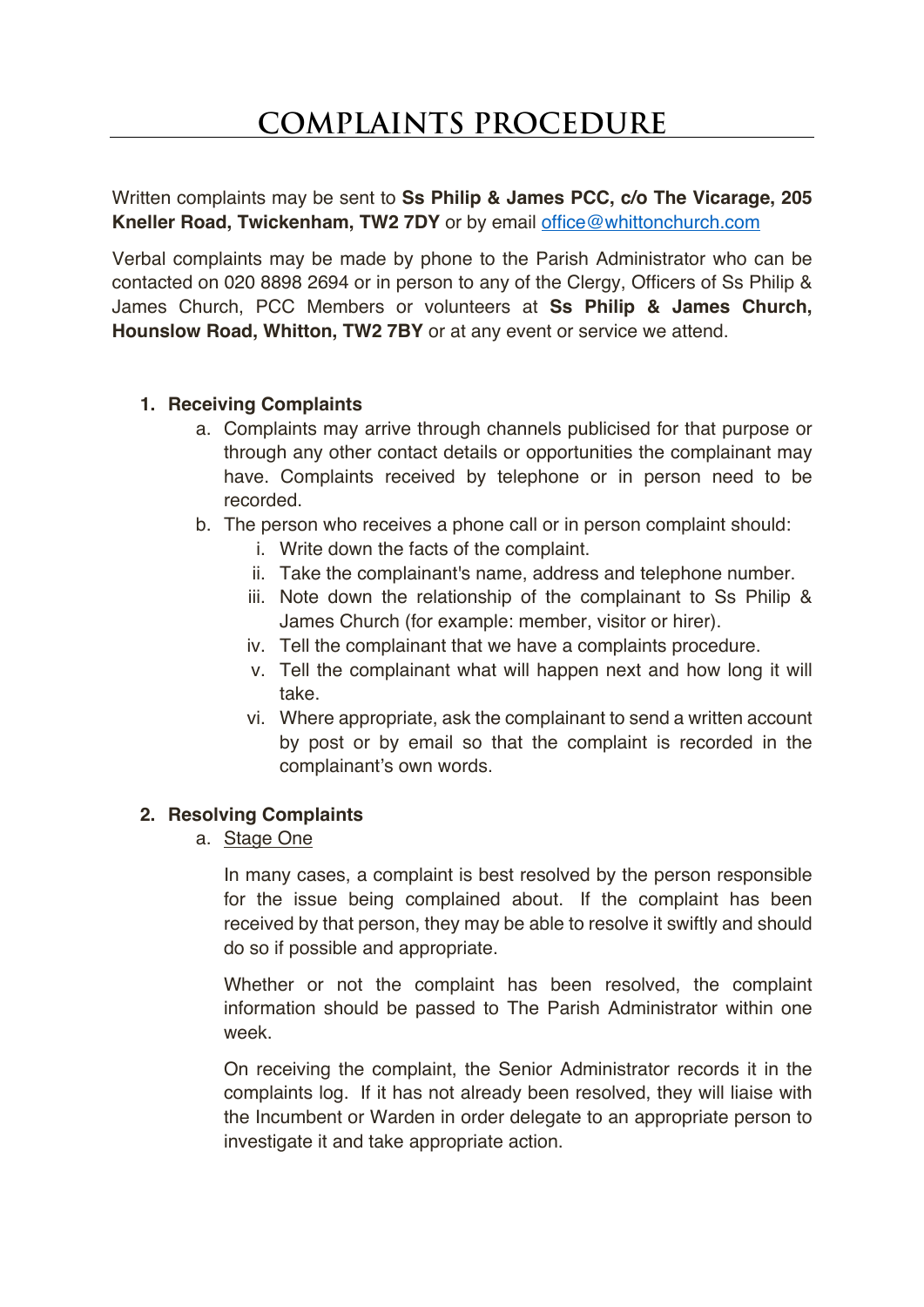If the complaint relates to a specific person, they should be informed and given a fair opportunity to respond.

Complaints should be acknowledged by the person handling the complaint within a week. The acknowledgement should say who is dealing with the complaint and when the person complaining can expect a reply. A copy of this complaints procedure should be attached.

Ideally complainants should receive a definitive reply within four weeks. If this is not possible because, for example, an investigation has not been fully completed, a progress report should be sent with an indication of when a full reply will be given.

Whether the complaint is justified or not, the reply to the complainant may describe the action taken to investigate the complaint, the conclusions from the investigation and any action taken as a result of the complaint. From time to time, the PCC reserves the right, for appropriate confidentiality, to not disclose a resolution, only that one has been put in place.

#### b. Stage Two

If the complainant feels that the problem has not been satisfactorily resolved at Stage One, they can request that the complaint is reviewed by the Vicar and Churchwardens. At this stage, the complaint will be passed to the Vicar.

The request for review at this level should be acknowledged within a week of receiving it. The acknowledgement should say who will deal with the case and when the complainant can expect a reply.

The Vicar and Churchwardens may investigate the facts of the case themselves or delegate a suitably qualified person to do so. This may involve reviewing the paperwork of the case and speaking with the person who dealt with the complaint at Stage One.

If the complaint relates to a specific person, they should be informed and given a further opportunity to respond.

The person who dealt with the original complaint at Stage One should be kept informed of what is happening, where appropriate.

Ideally complainants should receive a definitive reply within four weeks. If this is not possible because for example, an investigation has not been fully completed, a progress report should be sent with an indication of when a full reply will be given.